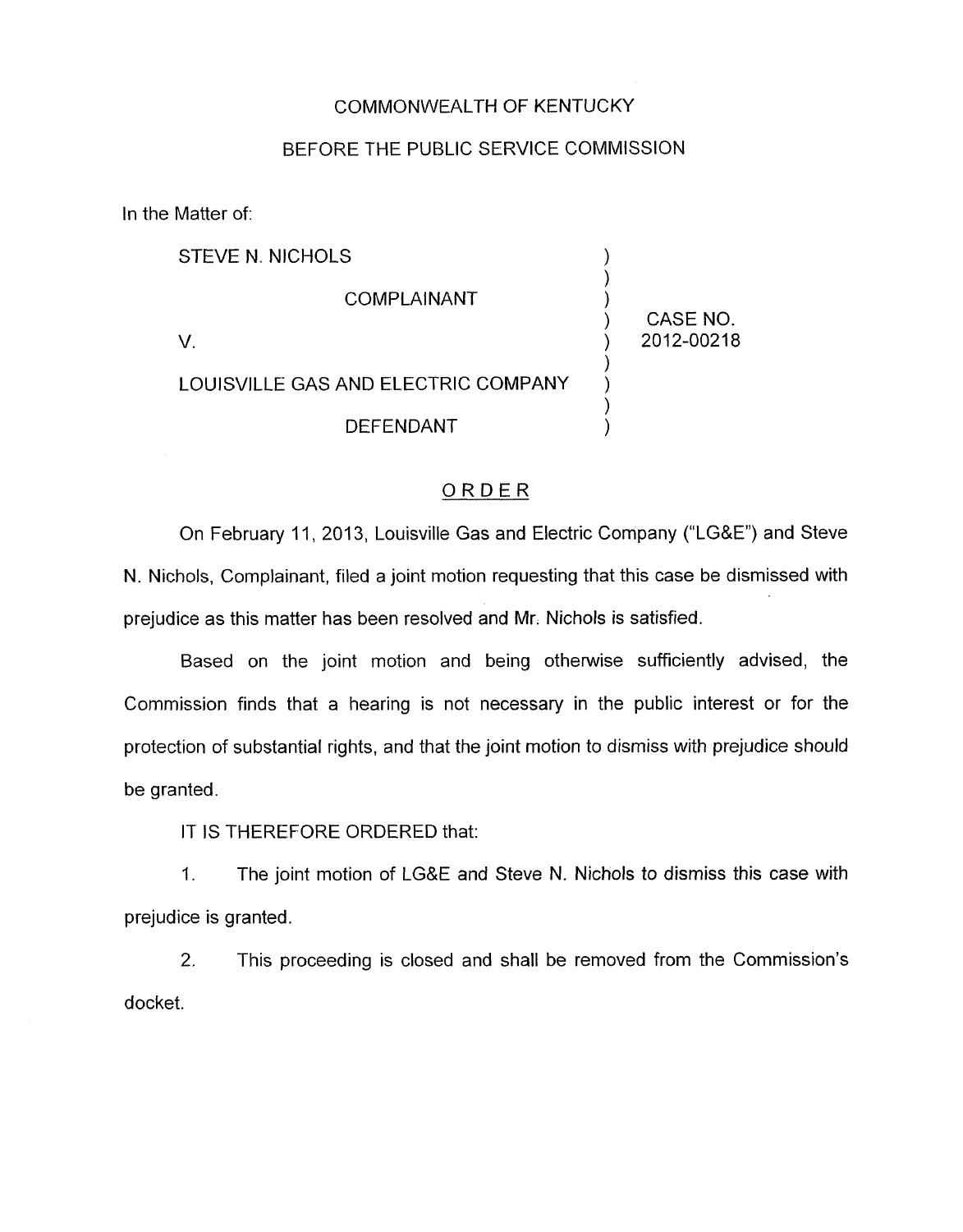By the Commission



Α Executive Director

Case No. 2012-00218